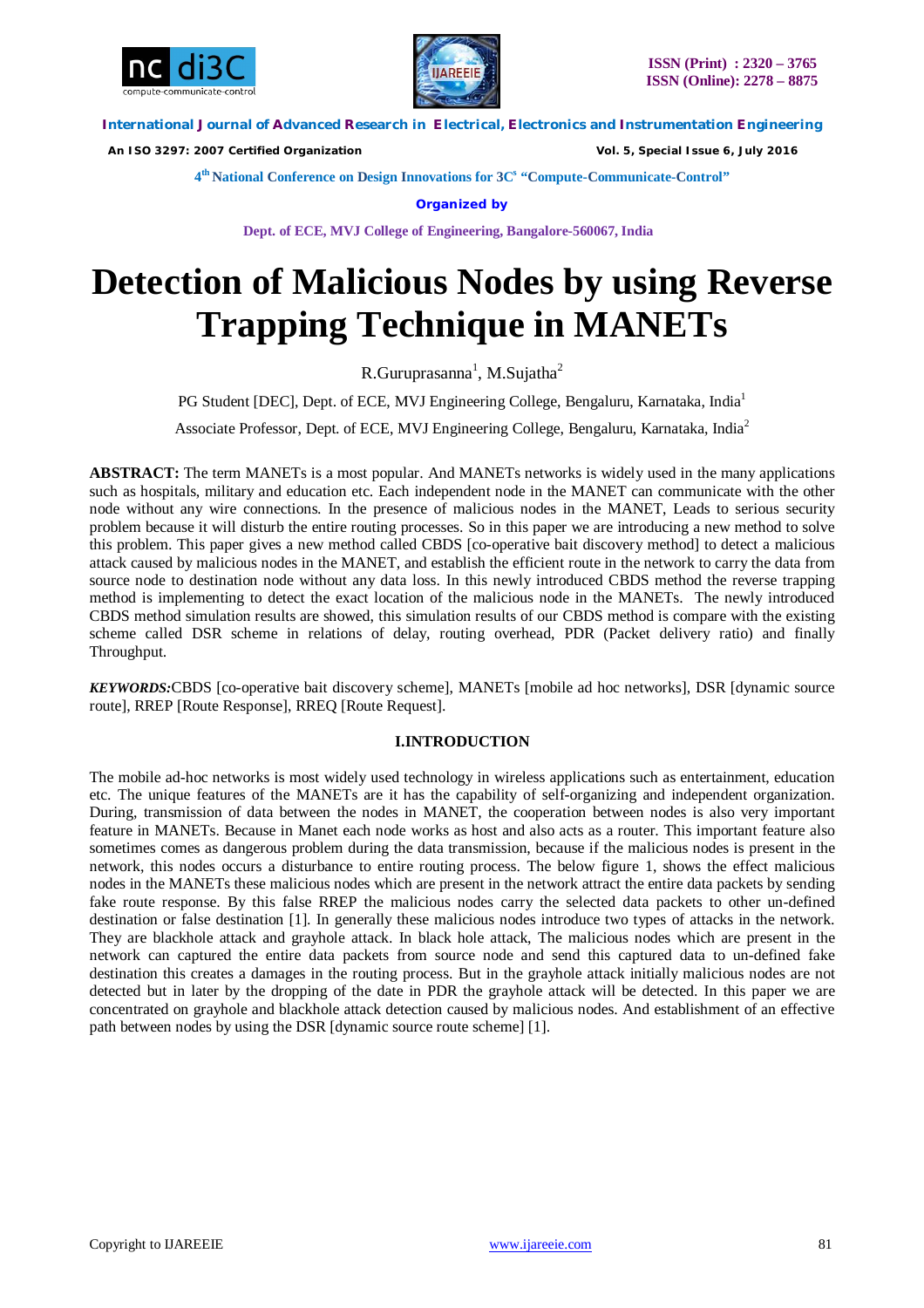



 *An ISO 3297: 2007 Certified Organization Vol. 5, Special Issue 6, July 2016*

**4 th National Conference on Design Innovations for 3C s "Compute-Communicate-Control"** 

#### **Organized by**

**Dept. of ECE, MVJ College of Engineering, Bangalore-560067, India**



Figure 1: attracting data packets by sending false RREP

Initially the source node sends a path request or route request [RREQ] to all nodes. When this path request reaches the all nodes, each node in the network gives the route responses to that request. During that path response time each nodes in the MANET adds its entire address information in that RREQ packet. This RREQ packet consist of route record with in that route or path record, the address information of each node will be store. When the destination node receives this path request packet, then destination node will get know about in between nodes address in the whole route. After the destination node receives the route or path request packet [RREQ], immediately it sends a path response [RREP] to source node. This path response packet contains the entire routing information. And within this route or path response packet contains the entire information of established route between source node to destination node. If the RREP packet contains any false or fake destination address then source node will get know the fake destination address replied node is malicious node. Now we, are introducing a new method called CBDS [co-operative bait discovery scheme]for detection of malicious attack in the WSNsIn this new method we are used an address of the neighbour node as bait terminus address to attract the malicious node in the network to send a path response or route response [RREP] to source node. And in this new method we are using a new technique to trace the exact location of the malicious nodes in the network, that technique is called REVERSE TRAPPING TECHNIQUE for detecting malicious nodes in the MANETs. The detected malicious nodes by this technique are kept in the blackhole list, and send alarm to all nodes which are present in the network. After receiving of this alarm message by all nodes in the network. Each nodes stop the communication with the nodes which are present in the blackhole list.

## .**II.SYSTEM MODEL**

The new introduced method, initially the source randomly selects all nodes which are present with in the network. And this source node use a neighbour node address as the bait address to detect the address of the malicious node to send path response or route response packet. . In this CBDS detection method the malicious node is detected and avoid the participation of malicious node can be achieved by the reverse trapping technique. This reverse trapping technique initiated when the dropping of packets occur in the packet delivery ratio. After the Malicious node is detected by reverse trapping, an alarm message is send all nodes. And put that malicious node in the blackhole list. All nodes will receives that alarm message and stop with the communication the nodes which are present in that blackhole list. And the important feature of this CBDS method is, it takes the advantage of both pro-active and re-active detection schemes. By this using of both the detection scheme in single mechanism the resources which are used for the detection mechanism is very less such as time and cost.This CBDS method is mainly based on the DSR technique. Due to the presence of malicious nodes in the network, the source will forward the entire data packets the un-authorised destination via fake path. This may leads occurring of blackhole attack in the network. To avoid this blackhole attack in the network the HAI message is added to packet information in CBDS. This adding of HAI message in the CBDS method to help respective node can recognize their neighbour nodes with single hop. And by adding this HAI message the source node get all information about each nodes present in the network, and by this address information of all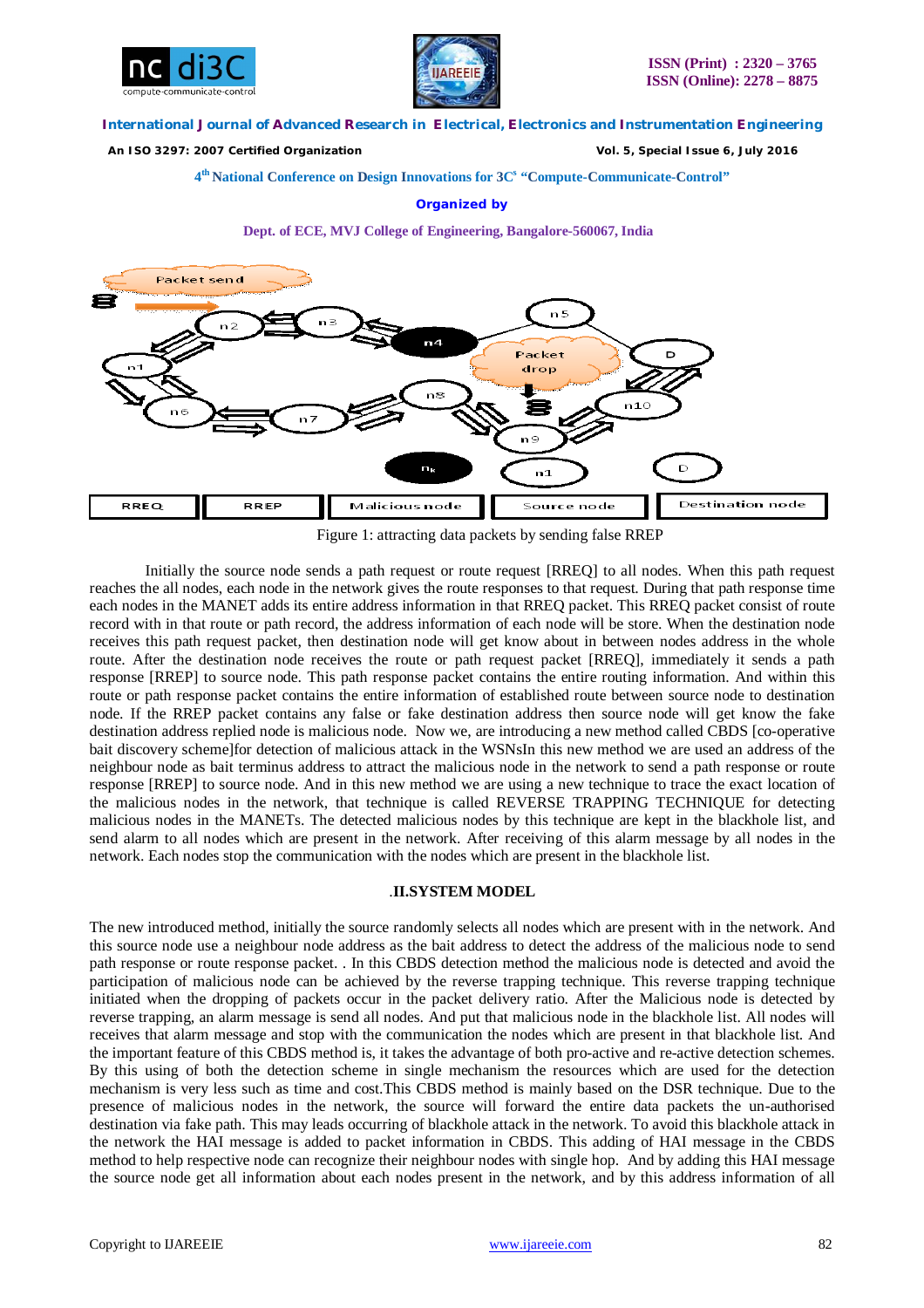



 *An ISO 3297: 2007 Certified Organization Vol. 5, Special Issue 6, July 2016*

## **4 th National Conference on Design Innovations for 3C s "Compute-Communicate-Control"**

**Organized by**

#### **Dept. of ECE, MVJ College of Engineering, Bangalore-560067, India**

nodes malicious nodes is detected. The detection of malicious node by CBDS mechanism can be achieved by 3 stages.1) Initial bait stage, 2) Reverse trapping stage, 3) Reactive defence stage.

#### **A. Initial Bait Stage**

In this initial bait stage illustrated in below figure 2.



Figure: 2: Initial bait detecting by random selection of nodes by source node

This initial bait stage, initially done by the source node. First, the source node chooses the neighbour nodes randomly. The above figure 2 shows this random selection of nodes by the source node. In figure 2 source node selects a neighbour node  $n_r$ , within its single hop neighbourhood nodes and source node exist the cooperation with this node by sending the RREQ [route or path request]. Each baiting is done randomly and neighbour nodes can change but bait is constant in the entire process. If the malicious attack is not caused by the node  $n<sub>r</sub>$ , after the sending of path request or route request then it shows that, the node  $n_r$  is not a malicious node. But if source node receives path response from any other node except the node  $n_r$ . This shows that still malicious nodes present in the network and now the reverse trapping is initiated to detect the position of malicious node. If suppose source node sends a path or route request to node  $n_r$  directly, if it is not reply for that path request then source node directly listed that node to blackhole list that indicates that node  $n_r$  is malicious node in that path.

#### **B. Reverse trapping stage**

This reverse trapping is new technique using in the CBDS detection method. By using this reverse trapping technique the detection of exact position of malicious node in network is done. This reverse trapping technique is initiated, during the source node send the route or path request into the network and get the path response from each nodes which are present in the network. The response packet RREP contains any false destination address immediately this reverse trapping technique starts its function and detects the position of malicious nodes in network. This CBDS method is more effective scheme to detect malicious nodes in the network compare to other existing methods. Because this CBDS method can capable to detect more than one malicious node in the network by using reverse trapping technique.Figure 3 shows, detecting of malicious node by using the reverse trapping technique. The node n4 is the malicious node in the network .This n4 malicious node send fake response to source node along with entire address list Q={node n1, node n2, node n3, node n4, node n5, node n6}. This node n4 can reply with  $K4^{\perp} = \{n5, n6\}$ , this  $K4^{\perp}$ Represents the entire information of the route to destination node. And now, the node 3 test and deleted the k4<sup>1</sup>, After the receiving of path response. After the intersection  $k4^{\dagger}$ By source node. Now the unsure path information Z replied by malicious node is detected.

# $Z = K1^{\dagger} \cap K2^{\dagger} \cap K3^{\dagger} \dots \dots \dots \dots \cap K_{k}^{\dagger}$

These malicious nodes which are present in the network give path response to every path or route request [RREQ]. Before detected a malicious node, the nodes which are present in the route is temporarily trusted. These provisionally trusted set Y is obtained by the difference of both sets Q and Z

#### $Y=O-Z$

Initially, the source node confirms the presence of malicious node in the network by sending the test packet into the network. When path test packet enter to the network it rechecks the neighbour node that neighbour node sends the test packet to another node until this packet reaches the last node in Y. This happens to detect exact position of malicious node in the network. After the receiving of test packets up to last node, each node sends their route response to source node. If the route response contain any fake destination that node considered as a malicious node and listed in blackhole list. And send alarm message to other nodes to stop communication with that black listed node.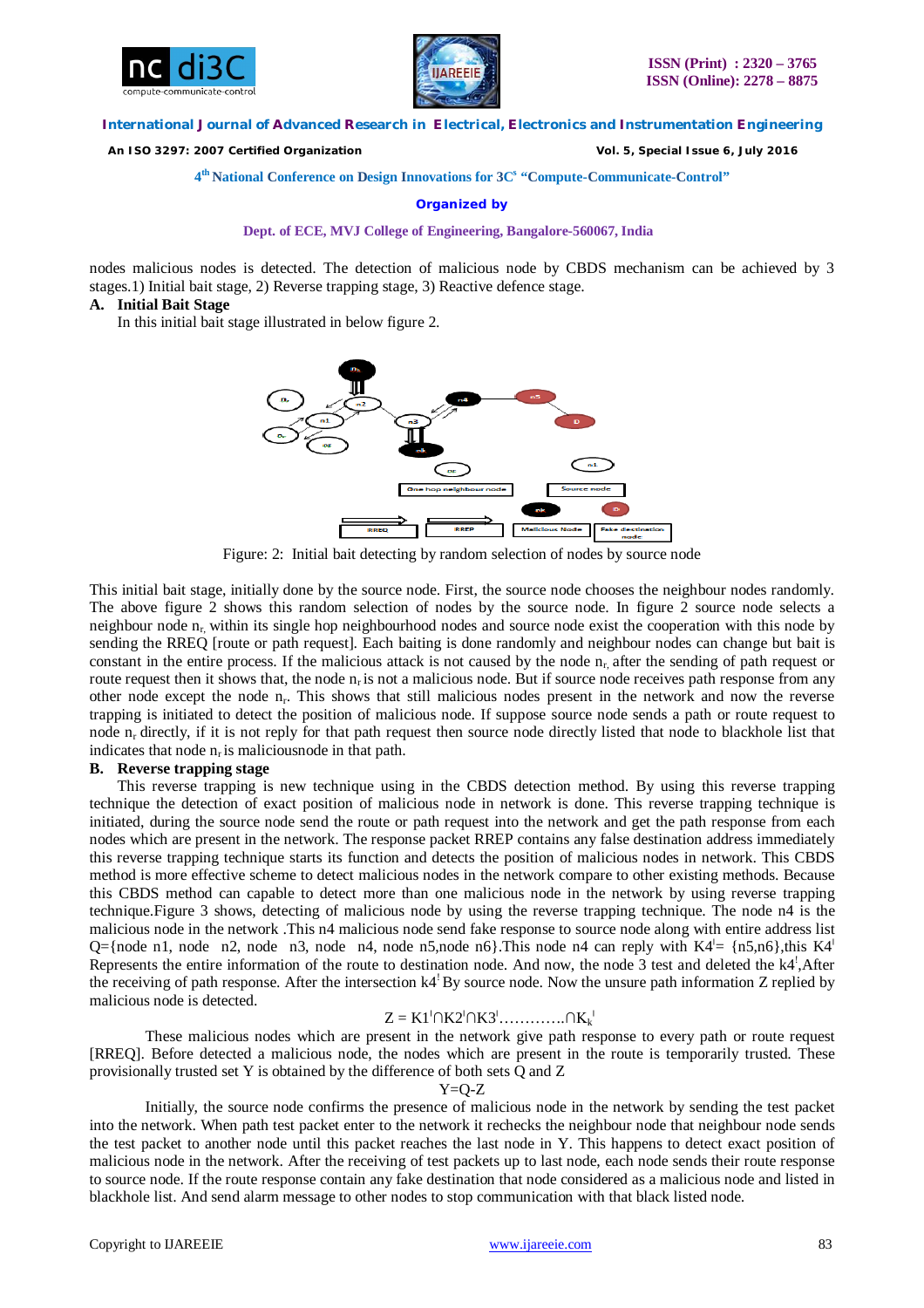



 *An ISO 3297: 2007 Certified Organization Vol. 5, Special Issue 6, July 2016*

**4 th National Conference on Design Innovations for 3C s "Compute-Communicate-Control"** 

**Organized by**

## **Dept. of ECE, MVJ College of Engineering, Bangalore-560067, India**

In figure 3, shows the network containing a only one malicious node that is  $n_k$ . This node n4 sends fake route response to source node with the address list Q={Node n1, Node n2, Node n3, Node n4, Node n5, Node n6}. And then these malicious nodes select another fake node n5 by intentionally. This fake path detection by source node interact the received  $K_k^{\dagger}$  to obtain Z. And node n2 will send the request to n3 to know where the node is sending the packets. If the packets are sent node n5 to n3 through n4, then the source node stores this node to black list. In the figure 3, if the nodes n4 and n5 are cooperative malicious nodes. Then the  $T=Q-S = \{n1, n2, n3\}$  would be obtained, then n2 send the RREQ to n3 to listen to which node n3 sending the packets, either n5 or n6 identified. After the detection of fake node immediately cooperation with that fake node is stopped and send alarm mess to all nodes to stop communication with that fake node and establish the efficient route path from source node to destination node in the network



Figure: 3: Reverse tracing approach of CBDS scheme..

# **C. Reactive Defence Stage**

After the completion of initial pro-active defence, The DSR starts its function, mainly the DSR function is route discovery, after this completion of above stages the DSR is initiated. While the way was established between the source to destination node. During data transmission of data from source node to destination node, if dropping occurs in packet delivery ratio immediately the detection method is initiated and detect the in which node data is dropping. This method defined the threshold 95%. The flow chart of entire mechanism is shown in figure 4



Figure: 4: Flow chart of CBDS mechanism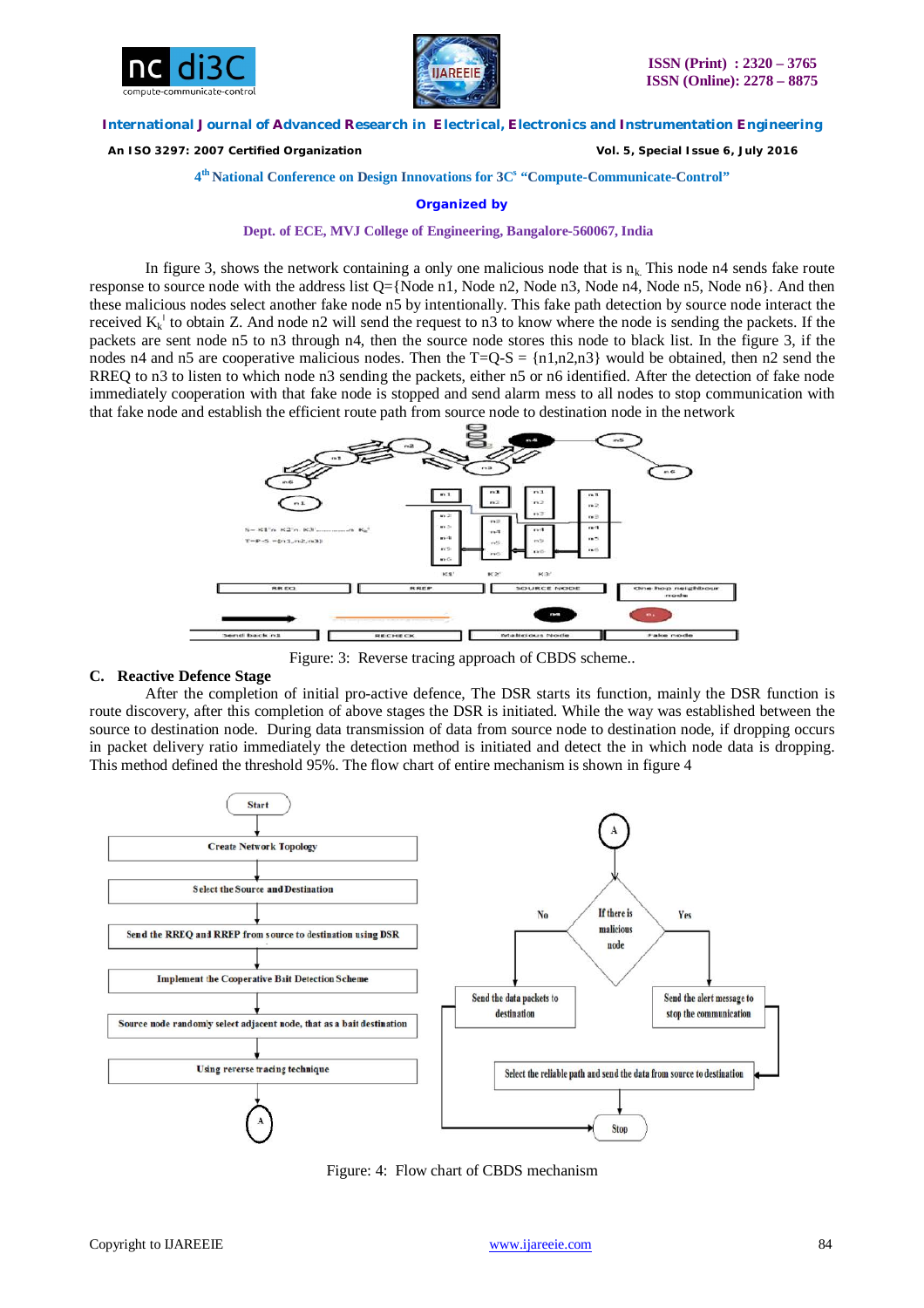



 *An ISO 3297: 2007 Certified Organization Vol. 5, Special Issue 6, July 2016*

**4 th National Conference on Design Innovations for 3C s "Compute-Communicate-Control"** 

**Organized by**

**Dept. of ECE, MVJ College of Engineering, Bangalore-560067, India**

## **III.RESULT AND DISCUSSION**

#### **i. Simulation parameters.**

To, study the simulation parameters of our newly introducing method called co-operative bait discovery method, we are using tool NS 2.33 [network simulator].these parameters of our CBDS method is shown in table I.

| Constraints     | values                      |
|-----------------|-----------------------------|
| Packet size     | 1000KB                      |
| Number of nodes | 33                          |
| Malicious nodes | 0 TO 40%                    |
| Pause time      | 0Sec                        |
| Area            | $1000m*1000m$               |
| Threshold       | Dynamic threshold algorithm |

Table I: Simulation parameters

#### **i. Performance parameters of CBDS method.**

In this Paper, we compared the performance parameters of newly introduced method of CBDS with existing scheme the DSR. In terms of parameters PDR[ packet delivery ratio] and delay, routing overhead and finally the parameter throughput First, the below figure 5, shows the effect of malicious nodes in the network on the parameter PDR.



Compare to CBDS, The existing DSR scheme does not have any capabilities to protecting the data by malicious attack in the MANETs. If more number of malicious nodes present in the network our, CBDS method give high PDR ratio than existing systems. Next, Will disuses the other parameter of the CBDS method called RO [routing overhead. The figure 6, shows the results of this 2 schemes. Compare to CBDS, DSR produce a less routing overhead. Because in CBDS method it takes the use of both pro-active and reactive detection both during detection of malicious nodes in network. But in DSR, there is no higher capable detection schemes are used. Third, We study the important parameter called throughput. The figure 7 shows the throughput of the both the methods.